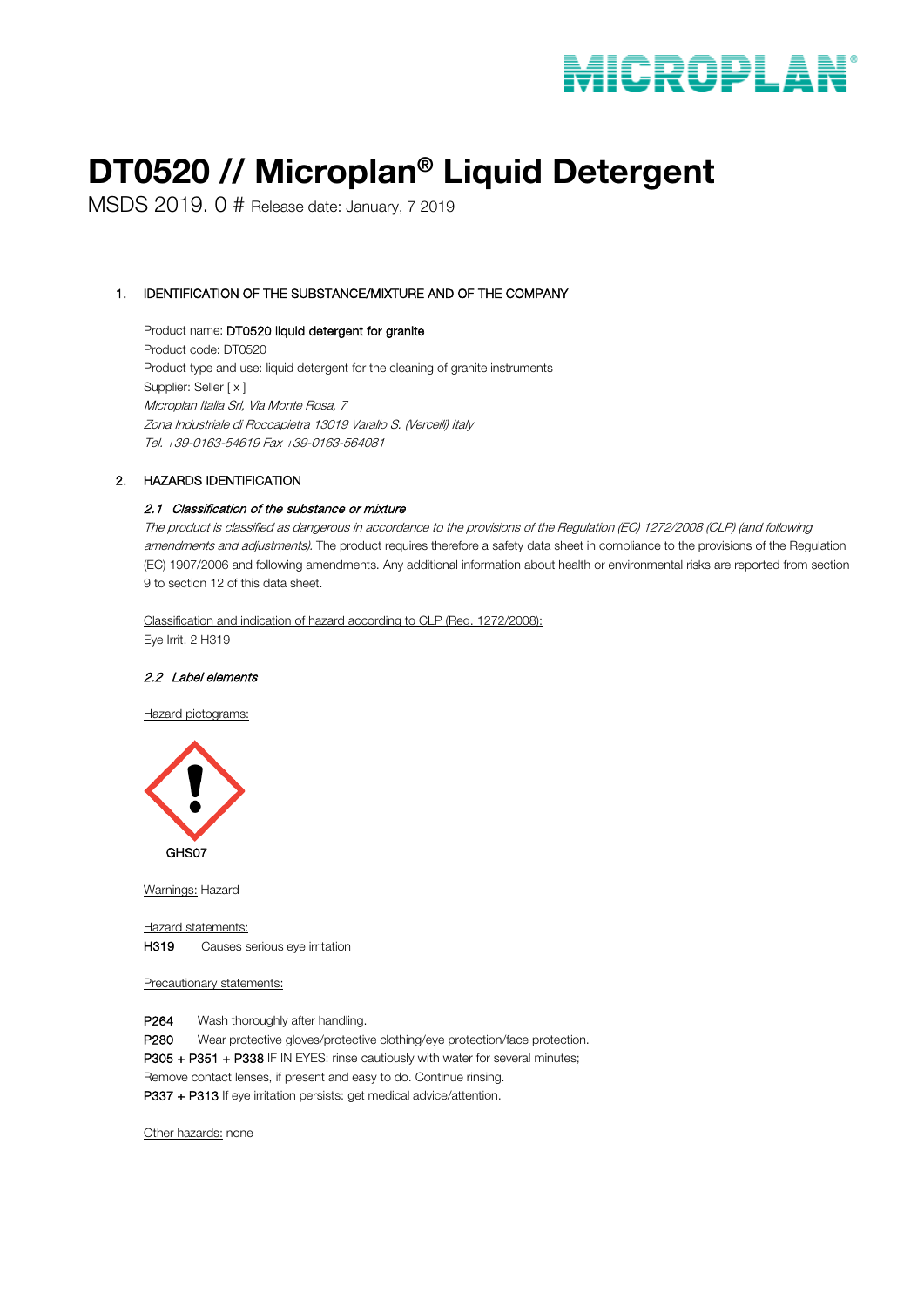# 3. COMPOSITION/INFORMATION ON INGREDIENTS

# 3.1 Substances: no relevant information

3.2 Mixtures: It contains:

# ALCHILALCOOL HETHOXYLATED

Registration no.: exempt (polymer) CAS: 71060-57-6 EINECS: N.A. CLP: Eye Dam:1 H318 Conc. 1-1,5

# 4. FIRST AID MEASURES

# 4.1 Description of the first aid measures

Exposure ways:

- Skin contact: rinse immediately with plenty of water.
- Eye contact: rinse with plenty of water for at least 10 minutes.
- Ingestion: induce vomiting. GET IMMEDIATELY MEDICAL ATTENTION, showing this safety data sheet. It is possible to give active carbon in water or liquid paraffin.
- Inhalation: ventilate the area. Remove immediately the patient from the contaminated place to rest in a well-ventilated area. If you feel unwell seek medical advice.

# 4.2 Most important symptoms and effects, both acute and delayed

N.A.

# 4.3 Indication of any immediate medical attention and special treatment needed

See section 4.1

# 5. FIREFIGHTING MEASURES

# 5.1 Extinguishing media

Suitable extinguishing media: water, CO2, foam, dry powders according to the materials involved in the fire. Unsuitable extinguishing media: none in particular

# 5.2 Special hazards arising from the substance or mixture

None in particular

# 5.3 Advice for firefighters

Avoid inhaling the fumes. Use protection for the respiratory tract.

# 6. ACCIDENTAL RELEASE MEASURES

# 6.1 Personal precautions, protective equipment and emergency procedures

Send away from the affected area people not involved in the emergency intervention. Personal precautions: wear gloves and protective clothing.

# 6.2 Environmental precautions

If the product has flowed into a water course, into the sewer system, or has contaminated the ground or vegetation, notify the competent authorities.

# 6.3 Methods and material for containment and cleaning up

Recommendations on how to contain a spill:

- Limit leakages with earth or sand.
- Recommendations on how to clean up a spill:
- If the product is in a liquid form, stop it from entering the sewer system.

Recover the product for re-use, if possible, or for elimination. If required, absorb it through inert material.

After collection, wash with water the area and materials involved.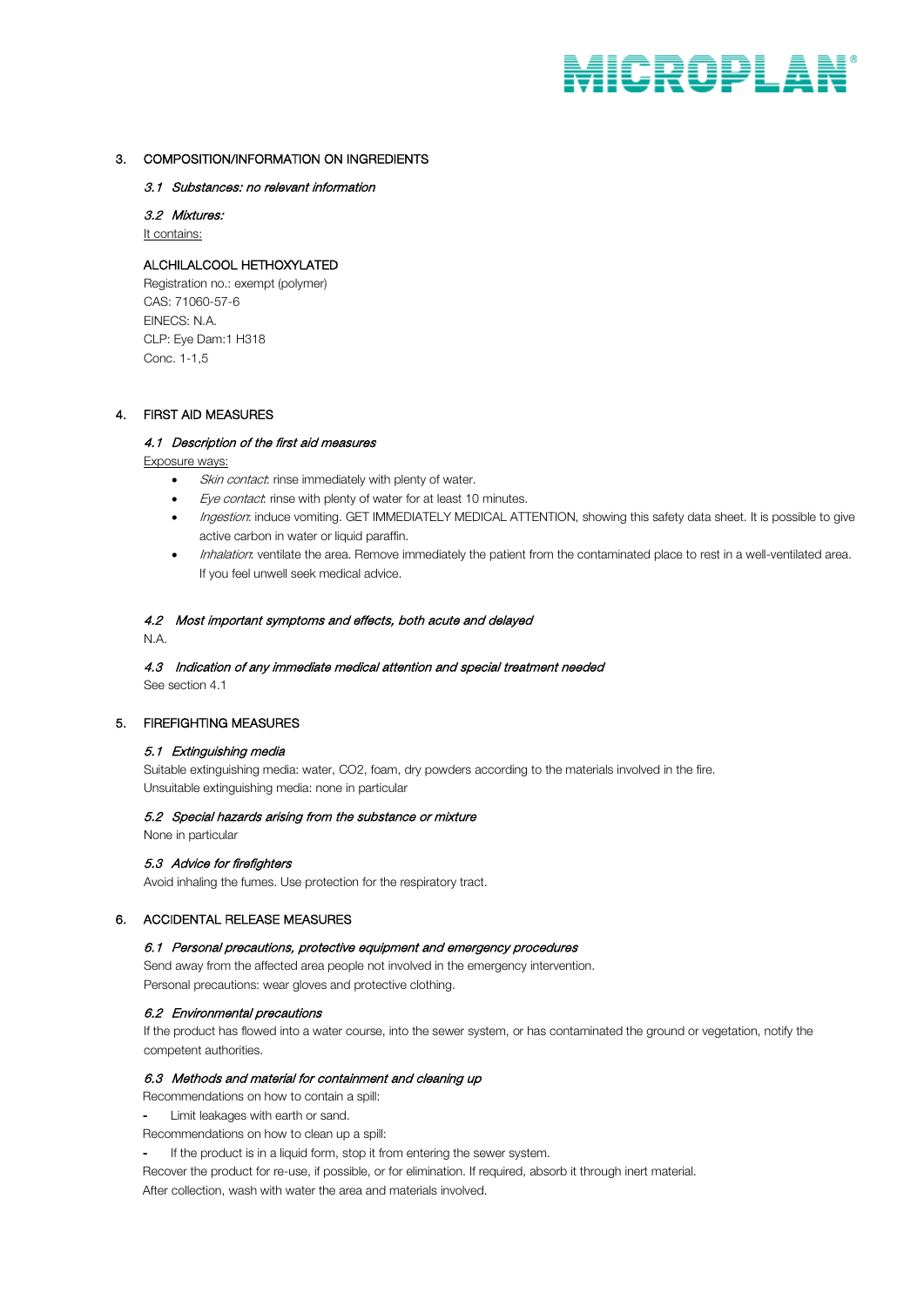# 6.4 Reference to other sections

Section 8 and section 13

# 7. HANDLING AND STORAGE

#### 7.1 Precautions for safe handling

Avoid contact and inhalation of fumes. Handle the product after consultation with all the other sections of this safety data sheet. Avoid dispersion of the product into the environment. Do not eat, drink or smoke when using this product. Remove contaminated clothing and protective equipment before entering areas where you eat. See also next paragraph 8.

#### 7.2 Conditions for safe storage, including any incompatibilities

Store only in the original container. Store closed containers in well-ventilated place, away from direct sunlight. Store containers away from any incompatible materials, checking section 10.

### 7.3 Specific end use(s)

None. For specific uses see chapter 1, 2.

# 8. EXPOSURE CONTROLS / PERSONAL PROTECTION

# 8.1 Control parameters

Occupational exposure limits National: N.A. EC: N.A. Biological limit values: N.A. Recommended monitoring procedures: N.A. DNEL: N.A. PNEC: N.A.

# 8.2 Exposure controls

As the use of adequate technical equipment should always have priority over personal protection equipment, ensure good ventilation in the workplace through effective local aspiration.

The personal protective equipment must contain the EC marking, which certifies their compliance with applicable regulations.

#### Personal protective equipment:

Eyes/face protection: safety glasses.

Skin protection (hands): no particular precaution must be adopted for the normal use. In any case, operate according to good working practices.

Respiratory protection: not needed for normal use.

#### Environmental exposure controls:

Emissions from production processes, including those from ventilation, should be checked in compliance to environmental protection legislation.

Exposure limit value of contained substances: none.

# 9. PHYSICAL AND CHEMICAL PROPERTIES

#### 9.1 Information on basic physical and chemical properties

Appearance: liquid, clear, yellow-green Odour: characteristic Odour threshold: N.A. pH: 12.0 +/- 0.5 Melting point / freezing point: N.A. Initial boiling point and boiling range: N.A. Flash point: N.A. Evaporation rate: N.A. Flammability (solid, gas): N.A. Upper / lower flammability or explosive limits: N.A. Vapour pressure: N.A. Vapour Density: N.A. Relative density (20°C): 1,010 +/- 0.005 g / ml Solubility (in water): N.A.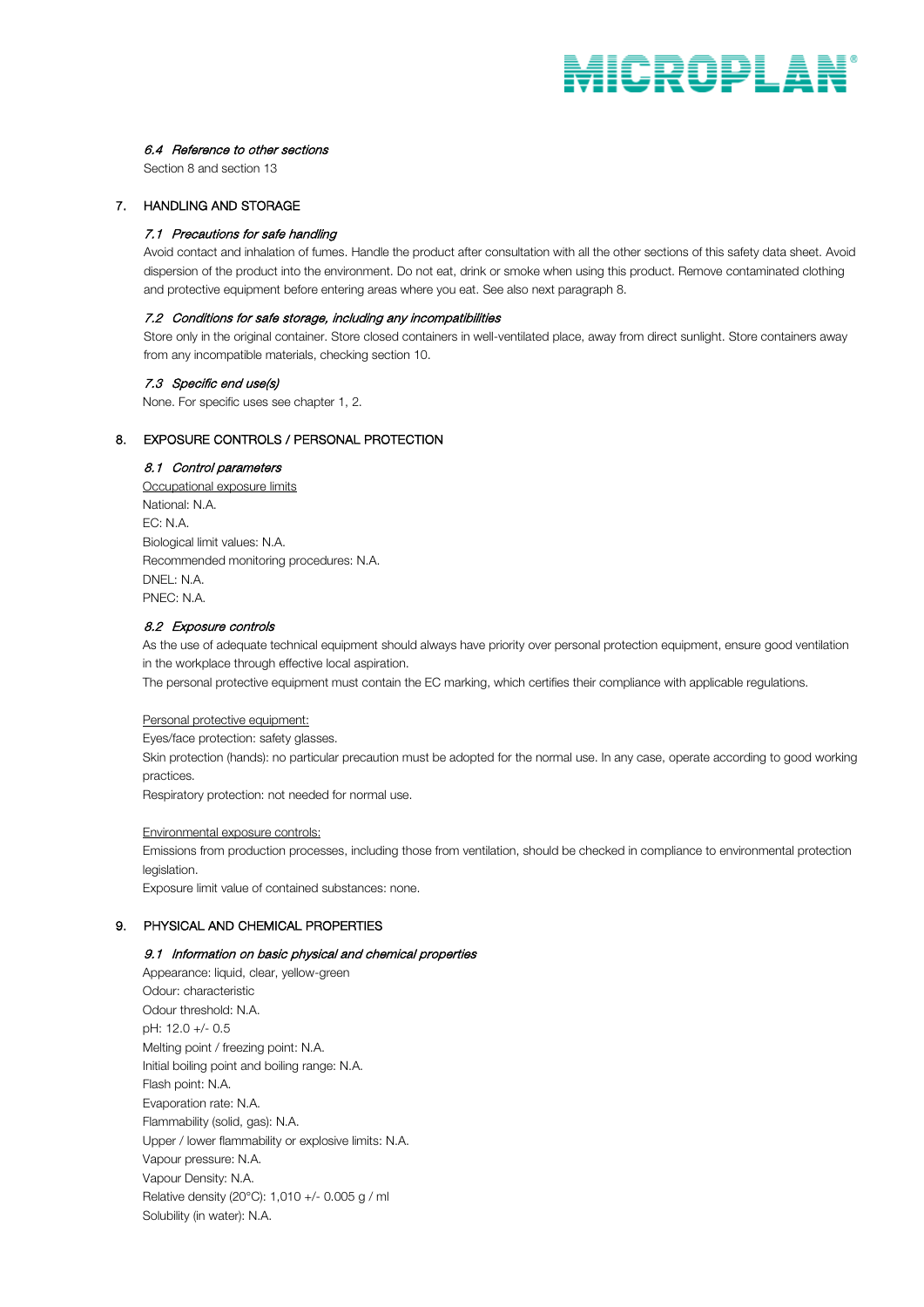Partition coefficient: n-octanol / water: N.A. Auto-ignition temperature: N.A. Decomposition Temperature: N.A. Viscosity: N.A. Explosive properties: N.A. oxidizing properties: N.A.

# 9.2 Other information: N.A.

# 10. STABILITY AND REACTIVITY

# 10.1 Reactivity

No.

# 10.2 Chemical stability

Stable at normal conditions.

#### 10.3 Possibility of hazardous reactions

Exothermic reactions, if the mixture is in contact with acidic substances.

#### 10.4 Conditions to avoid

Avoid contact with combustible materials. The product could catch fire.

#### 10.5 Incompatible materials

Acidic substances.

# 10.6 Hazardous decomposition products

None.

#### 11. TOXICOLOGICAL INFORMATION

No toxicological data are available on the product itself. Consider then the concentration of each substance to assess the toxicological effects deriving from the exposition to the mixture. Below you can find all the toxicological information relating to the main substances in the mixture. Dangerous health effects from exposure to the mixture: see sections 2 and 4.

# 11.1 Information on toxicological effects

ALKYL ALCOHOL ETHOXYLATES:

- Acute Toxicity: LD50> 2000 mg/kg body weight
- Skin corrosion/Irritation: not irritating. Method Draize Test
- Serious eye damage/Irritation: extremely irritating. Method Draize Test.
- Mutagenesis of germ cells: N.A.
- Mutagenesis in vitro: not mutagenic. Method: OECD 471

# 12. ECOLOGICAL INFORMATION

Use according with good practice, avoiding to disperse the product in the environment (see also section 6, 7, 13, 14 and 15). No eco toxicological data are available on the product itself.

# 12.1 Toxicity

ALKYL ALCOHOL ETHOXYLATES: Acute toxicity – fish: LC50>1 < 10 MG product/l. (Analogy) Acute toxicity – bacterial: EC0>100 MG product/l. (Analogy)

# 12.2 Persistence and degradability

ALKYL ALCOHOL ETHOXYLATES:

Primary degradation:

The surface-active agents contained in the product are readily biodegradable.

Ultimate biodegradation:

Quick and easy to degrade: in tests of easy degradability, all substances contained in the product achieved values > 60% BOD / COD, or formation of CO2, or > 70% DOC reduction. This is within the limit values for 'readily degradable"(eg. OECD 301 methods). (Analogy).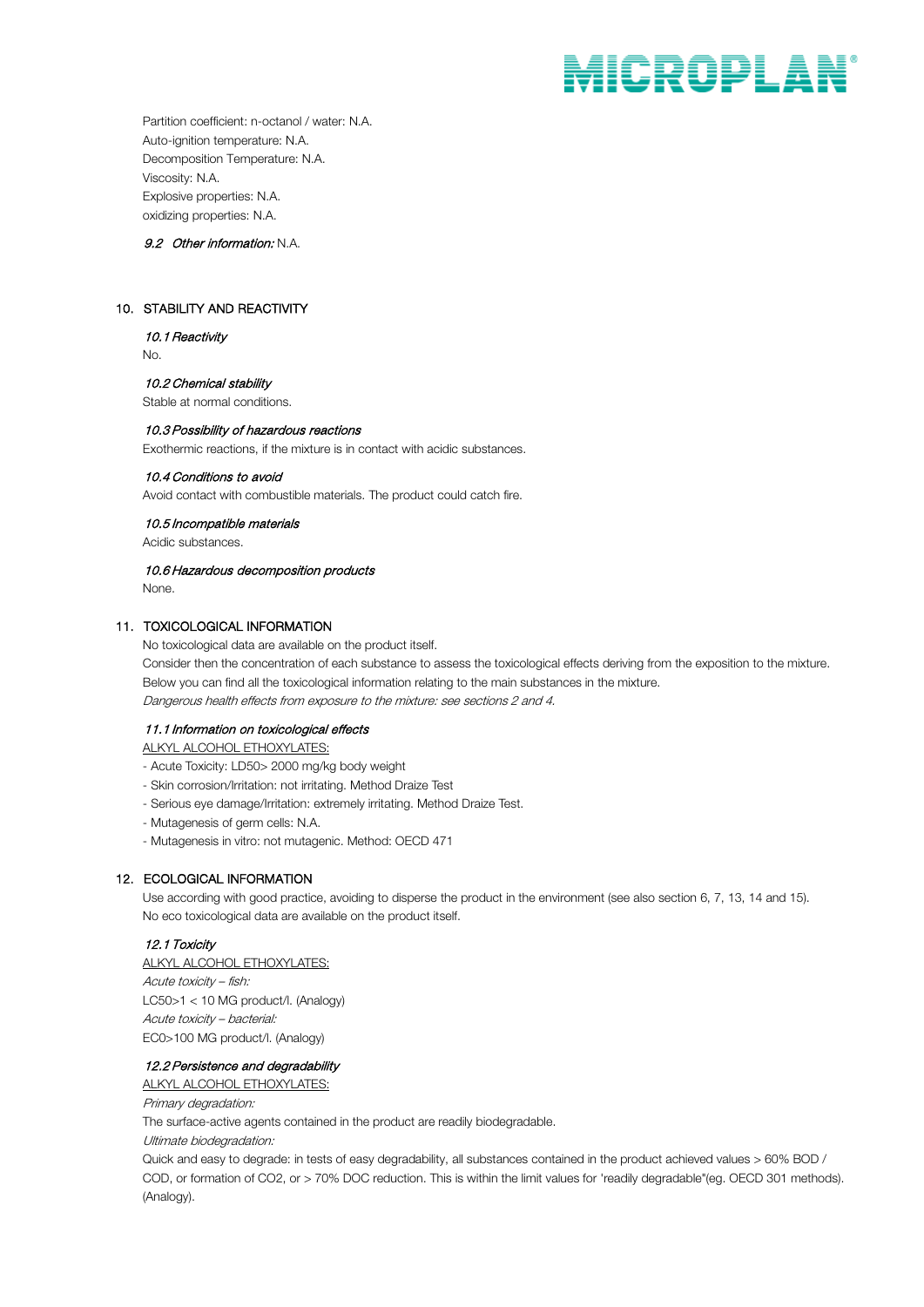# 12.3 Bioaccumulative potential

ALKYL ALCOHOL ETHOXYLATES: No accumulation in organisms is expected.

# 12.4 Mobility in soil

ALKYL ALCOHOL ETHOXYLATES: Transport assessment between environmental compartments: The substance will not evaporate into the atmosphere from the water surface. An absorption to solid phase of soil is possible.

# 12.5 Results of PBT and vPvB assessment

ALKYL ALCOHOL ETHOXYLATES: This product does not contain any substances classified as PBT (persistent bioaccumulative toxic) or vPvB (very persistent very bioaccumulative).

12.6 Other adverse effects

N.A.

# 13. DISPOSAL CONSIDERATIONS

# 13.1 Waste treatment methods

Recover if possible. Send to authorized disposal plants or for incineration under controlled conditions. Operate according to local and national regulations.

# 14. TRANSPORT INFORMATION

Goods not dangerous according to transport regulations.

#### 14.1 UN number

Not applicable

# 14.2 UN proper shipping name

Not applicable

# 14.3 Transport hazard class(es)

Not applicable

### 14.4 Packing group Not applicable

# 14.5 Environmental hazards

Marine pollutant: no

# 14.6 Special precautions for user

Not applicable

14.7 Transport in bulk according to Annex II of MARPOL73/78 and the IBC Code

No transport in bulk.

# 15. REGULATORY INFORMATION

# 15.1 Safety, health and environmental regulations/legislation specific for the substance or mixture

Directive 67/548 /EEC (Classification, Packaging and Labelling of dangerous substances) and following amendments; Directive 99/45 /EC (Classification, Packaging and Labelling of dangerous preparations) and subsequent amendments; Regulation n. 1907/2006/EC (REACH) Regulation 453/2010 /EU Regulation n. 1272/2008/EC (CLP); Regulation n. 790/2009 /EC regulation (amending, for the purposes of adaptation to technical and scientific progress, ATP of Regulation n.1272/2008/EC)

Legislative Decree 81/2008 (consolidated text on the protection of health and safety in the workplace) and subsequent amendments, and Directive 2009/161/EU;

Regulation 648/2004/EC on detergents and subsequent amendments.

# 15.2 Chemical safety assessment

N.A.